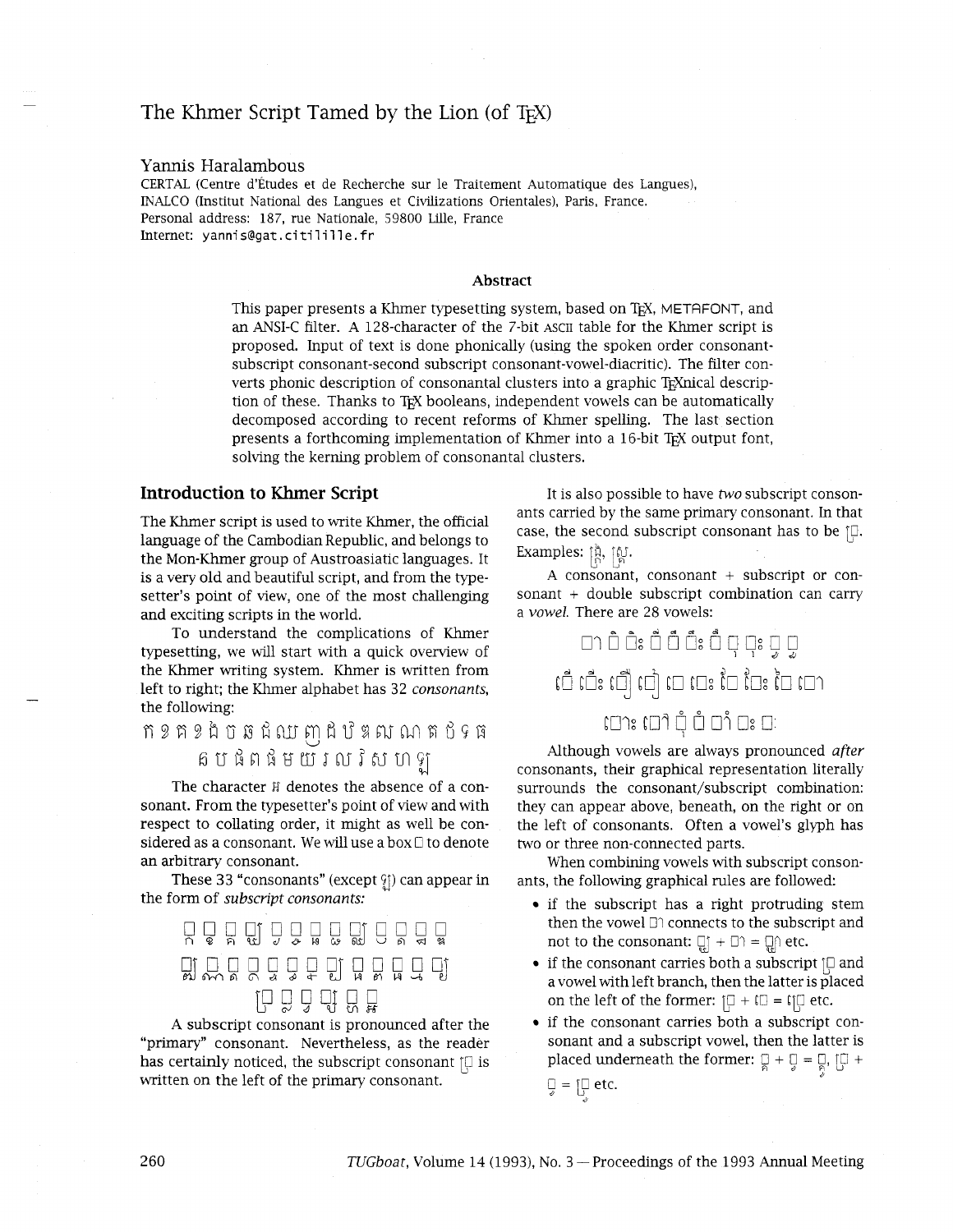Finally, a group of characters as described above can carry a *diacritical mark.* These are always placed above the character:

# ndöñfinn

We will call the combination of consonant and eventual subscript consonant, second subscript consonant, vowel and diacritical mark, a *consonantal cluster.* Theoretically there can be 535,060 different consonantal clusters, but in practice less than 1% of them are really used. An analytic decomposition of A. Daniel's Khmer-French dictionary (Daniel, 1985) has provided no more than 2,821 different consonantal clusters out of 25,000 entries; colloquial Khmer may require even less clusters.

Besides consonantal clusters there are also 14 "stand-alone" characters in the Khmer alphabet:

ឥឦ ឧឪិឌប្បម្រួល ជិត្ធិ <mark>តូ</mark> ខ្

These carry neither subscript consonants, nor vowels, nor accents. They cannot be found in subscript form. Orthographical reforms of Khmer have in some cases replaced them by "regular" consonantal clusters.

Inside a sentence, Khmer words are *not* separated by blank space. A blank space denotes the end of a sentence (or of part of a sentence: it plays the role of the period or of the semicolon in Latin script).

Hyphenation occurs between *syllables:* a syllable consists of one or two consonantal clusters with the sole restriction that the second cannot have a vowel. When a word is hyphenated, a hyphen is used. Sentences are "hyphenated" into words, but in that case, no hyphen is used. So from the typesetter's point of view, between two clusters hyphenation can be

- 1. forbidden (when the two clusters belong to the same syllable);
- 2. allowed and producing a hyphen (when the two clusters belong to the same word);
- 3. allowed without producing a hyphen (when the two clusters belong to different words in the same sentence).

This quick overview of the Khmer script has shown some of its particularities (see also Daniel (1985 and 1992), Tonkin (1991) and Nakanishi (1980)). To conclude, the author would like to underline the fact that the main difficulty in Khmer typesetting is the divergence between phonic and graphical representation of consonantal clusters (see Figure 1).

This paper is divided into five sections:

1. the definition and discussion of an 8-bit encoding table for information interchange and storage in the Khmer script. Consonantal clusters are encoded according to their phonic representation;

- 2. the presentation of three Khmer font families, designed in the METAFONT language. These fonts correspond to the three main styles of Khmer type and provide sufficient metaness to perform optical scaling, continuous interpolation from light to extra-bold weight and strong raster optimization;
- 3. the description of the process of deriving the graphical representation of consonantal clusters out of the phonic one (this process being implemented in an ANSI C preprocessor);
- an overview of hyphenation and spelling reform rules and their realization in the preprocessor;
- shortcomings of the Khmer typesetting system and plans for future developments.

The author would like to thank Prof. Alain Daniel (Institute of Oriental Languages and Civilizations, Paris) for his continuous support and encouragement and the Imprimerie Louis-Jean (Gap) in the person of Maurice Laugier, for having financed this project.

# **An 8-bit Encoding Table for the Khmer Script**

**Discussion.** As mentioned in the introduction, Khmer language is written using consonantal clusters and stand-alone special characters. The collating order of consonantal clusters is given lexicographically out of the cluster components:

Let  $C_1 = c_1 s_1 s_1' v_1 d_1$  and  $C_2 = c_2 s_2 s_2' v_2 d_2$ be two consonantal clusters, where  $c_1, c_2 \in$ {consonants},  $s_1, s_2 \in \emptyset \cup \{subscript$ consonants},  $s'_1$ ,  $s'_2 = \emptyset$  or  $[\Box, \nu_1, \nu_2 \in \emptyset \cup$ {vowels} and  $d_1, d_2 \in \emptyset \cup \{ \text{diacritics} \}$ . Then

- 1.  $c_1 > c_2 \Rightarrow C_1 > C_2;$
- 2. if  $c_1 = c_2$  then  $s_1 > s_2 \Rightarrow C_1 > C_2$  (where  $\varnothing$  precedes any other element);
- 3. if  $c_1 = c_2$  and  $s_1 = s_2$  then  $s'_1 > s'_2 \Rightarrow$  $C_1 \succ C_2$ ;
- 4. if  $c_1 = c_2, s_1 = s_2$  and  $s'_1 = s'_2$  then  $v_1 >$  $v_2 \Rightarrow C_1 \succ C_2;$
- 5. if  $c_1 = c_2, s_1 = s_2, s'_1 = s'_2$  and  $v_1 = v_2$ <br>then  $d_1 > d_2 \Rightarrow C_1 > C_2$ .

The table of 128 codes for Khmer characters presented on the following page respects the collating order. Besides consonantal clusters and special characters, the following signs have been included in the 8-bit encoding: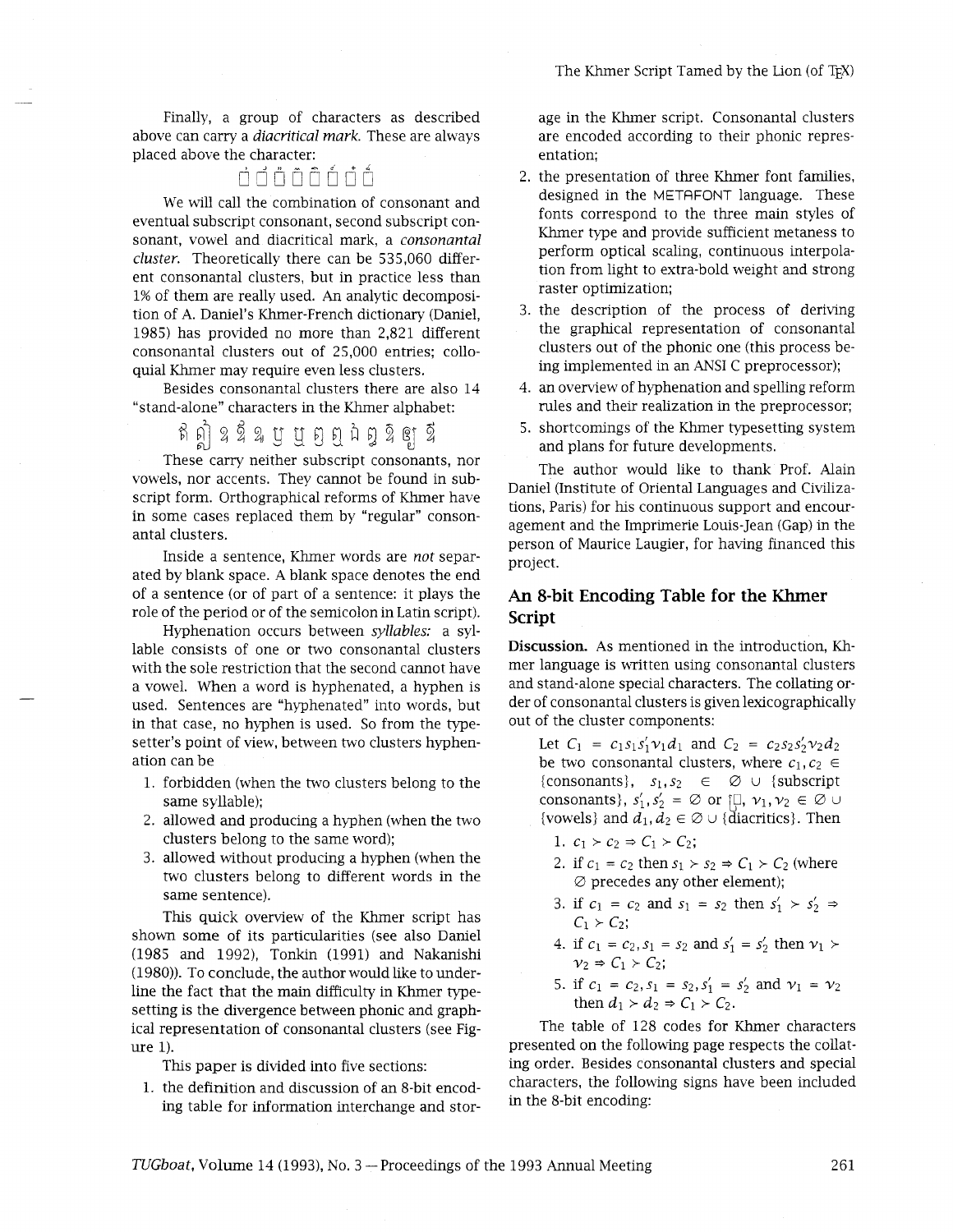Yannis Haralambous



**Figure 1:** Decomposition of a Khmer consonantal cluster.

- 1. digits: 0, *0,* h, *6n, L,* **6.** *3, 0, d,* d;
- 2. punctuation marks other than the ones borrowed from Latin script: **9** (lelkto), a variant form of the digit  $\mathbf{b}$ , indicating that the previous word is repeated (simdar to Latin *bid,* **Y** (khan) and  $\mathcal{A}$  (bariyatosan), equivalent to a full stop,  $\mathcal{A}$ (camnocpikuh), a graphical variant of the Latin colon, and the French guillemets «, »;
- 3. the currency symbol **f** (rial);
- 4. the invisible code WBK (word-break) to indicate the word limits inside a sentence.

Have *not* been included in the table:

- the archaic characters  $\frac{1}{2}$  and  $\frac{3}{2}$  which were abolished about a century ago;
- the punctuation marks  $\mathbb{Q}^*$  (cow's urine) and  $\circ$ (coq's eye), used in poetry, devination and classical texts;
- the variant forms  $\hat{\mathbb{D}}$ ,  $\hat{\mathbb{D}}$  of  $\hat{\mathbb{D}}$ ,  $\hat{\mathbb{D}}$ , used in *Dictionnaire Cambodgien* (1962).

These characters are nevertheless included in the T<sub>EX</sub> output fonts and can be accessed via macros.

The **table.** The table of codes 128-255 of the proposed 8-bit encoding for Khmer information interchange and storage follows. The 7-bit part of the table conforms to IS0 646 (standard 7-bit ASCII). Positions OxCF and OxDF are empty.

| $\overline{5}$ | ∗و"            | $\overline{\mathsf{H}_{\mathsf{A}^{\pi}}}$ | $\overline{\mathbf{B}^*}$ | ∗ی"      | $\overline{P}$           | "E*       | "F*                |
|----------------|----------------|--------------------------------------------|---------------------------|----------|--------------------------|-----------|--------------------|
| $\uparrow$     | បំ             | ្ត                                         | 只                         | Ħ        | $\Diamond$               | ្អ្ន      | ោ                  |
| $\mathcal{D}$  | ç              | Ų                                          | ų                         | ลี       | Q)                       | $\Box$    | Å                  |
| $\uparrow$     | ធ្             | ប្ព                                        | Ų                         | ผู้      | ط                        | Ò         | $\mathring{\Box}$  |
| ឃ              | $\mathfrak{g}$ | Qĵ                                         | ₽                         | 2        | M                        | Ŏ         | اُ⊡ُ               |
| ង៉             | Ù              | Ų                                          | 밉                         | ĝ        | λ                        | Ő         | $\square$          |
| Ű              | 馅              | ų                                          | ្អូ                       | 2        | $\mathcal{E}$            | Ő         | $\Box$             |
| ឆ              | ฅ              | ្ឋូ                                        | ្គ្រ                      | ÿ        | p                        | ģ         | $\langle\!\langle$ |
| $\vec{\Omega}$ | ກ              | ္ဗ                                         | ្ក្រ                      | IJ       | ฟ้                       | ç         | $\rangle$          |
| ឈ              | Ą              | Q)<br>ad                                   | ГŤ                        | ឭ        | ය                        | Ų         | ņ.                 |
| E)             | Ľ              | g                                          | IJ                        | ฎ        | $\mathcal{P}^{\text{O}}$ | បើ        | đ                  |
| ĥ              | $\mathfrak f$  | ្គ្រ                                       | <b>IP</b>                 | 'n       | f                        | បឿ        | å                  |
| ป์             | ល              | ្ន                                         | ñ                         | ฎ        | J                        | បៀ        | Ô                  |
| g              | م<br>ر         | ្ធ                                         | Ų                         | $\delta$ | ŧ                        | $\Box$    | Ô                  |
| ស              | ស              | 밃                                          | ĘĮ                        | ឳ្យ      | y                        | <b>ហៃ</b> | á                  |
| $\Omega$       | ហ              | ្ណ                                         | 딦                         | ş        | Y                        | ិប        | ά                  |
| $\beta$        | مو<br>مو       | ្អ                                         | <b>WBK</b>                |          |                          | $\Box$    | á                  |

262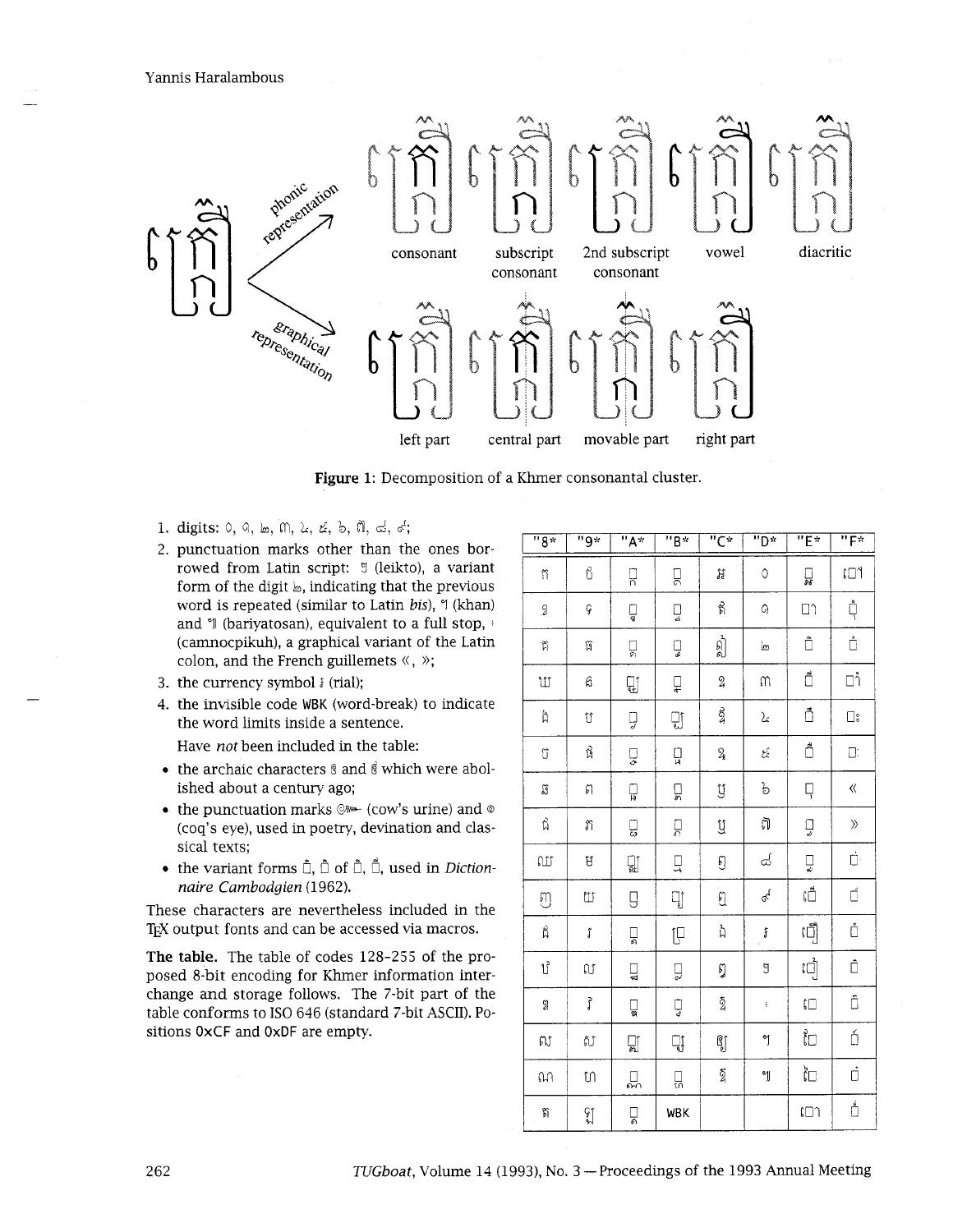Codes 0x80-Ox9F and OxCO represent consonants; the correspondmg subscript consonants are offset by 32 positions: they are represented by codes OxAO - OxBE and OxEO. The consonant Ox9F does not have a corresponding subscript consonant. The practice of subscripts having to be 32 positions apart from primary consonants is similar to the 32 position offset of uppercase and lowercase letters in IS0 646 (7-bit ASCII).

Codes OxCO-OxCE represent special characters. Digits have been placed in positions 0x00-OxD9, vowels in OxE1-OxF5 and dacritics in OxF8-OxFF. Finally, OxFA is the currency symbol, OxDB-OxDE are punctuation marks and OxBF is the word-break code WBK.

Because of the 128-character limitation, vowels ີ່ບໍຣ, ບໍຣ, ເມື,, ເບືອ,, ເບົາ, ເພາະ have not been included in the table. They have to be represented by the following code pairs:

|  | $\hat{\Box}$ : = 0xE2 0xF4 $\hat{\Box}$ : = 0xE4 0xF4               |  |  |
|--|---------------------------------------------------------------------|--|--|
|  | $\Box$ = 0xE6 0xF4 $\Box$ = 0xE9 0xF4                               |  |  |
|  | $\overrightarrow{L}$ : = 0xEC 0xF4 $\overrightarrow{L}$ = 0xED 0xF4 |  |  |
|  | $\Box$ = $0 \times EF$ $0 \times F4$                                |  |  |

Requirements for Khmer script software. As in the case of Arabic and Hindi, software displaying Khmer text has to provide context-analytic algorithms. Following is an exhaustive list of the necessary contextdependent transformations:

- when code OxBA follows a code in the range 0x80-0x9E, 0xC0 then their glyphs must be permuted, e.g.,  $\hat{n} + [\Box \rightarrow \hat{n}].$
- 2. when code  $0xBA$  follows a pair of characters  $\alpha\beta$ , with  $\alpha \in \{0x80-0x9E, 0xC0\}, \beta \in \{0xA0-0xBE,$ OxEO} then the glyph of OxBA must appear on the left of the glyphs of  $\alpha$ ,  $\beta$ , e.g.,  $\beta$  +  $\Box$  +  $\Box$  - $\lceil \frac{6}{16} \rceil$  .
- when codes OxE9-OxEC and OxEF-OxFO follow a combination of character codes  $\alpha$ ,  $\alpha\beta$ ,  $\alpha\beta\gamma$ where  $\alpha$  and  $\beta$  are as in the previous item and  $y = 0xBA$ , then the glyph  $\int$  must appear on the left of the latter combinations. Example:  $\mathfrak{g}$  +  $\mathbb{Q}$ <sub>I</sub>  $+$  [O +  $10$ ]  $\rightarrow$   $10$ ]).
- when codes OxED and OxEE follow a combination  $\alpha$ ,  $\alpha\beta$ ,  $\alpha\beta\gamma$  of codes as in the previous item, then their glyphs must appear on the left of these combinations;
- 5. when code  $0x89$  ( $\text{m}$ ) is followed by a code in the range OxAO-OxBE, OxEO then the variant glyph  $m$  must be used. Example:  $m + \overline{a} \rightarrow m$ .

When the second code is OxA9 then a variant glyph must be used for it as well:  $\mathfrak{Y} + \mathfrak{Y} \rightarrow \mathfrak{Y}$ .

These contextual transformations have been implemented by the author into a modified version of the Macintosh freeware text editor Tex-Edit by Tim Bender, included in the package. In Figure 2 the reader can see the effect of striking successively keys <fi>, < $\Box$ > (<subscript modifier> followed by < $\Box$ ),  $\langle \text{L} \rangle$  ( $\langle \text{subscript modifier} \rangle$  followed by  $\langle \text{L} \rangle$ ),  $\langle \text{L} \rangle$ , to finally obtain the consonantal cluster  $\lim_{h \to 0}$ .

#### **METAFONTing Khmer**

Font styles. There are three styles used in Khmer typesetting: standing (aksar ch-hor), oblique (aksar chrieng) and round (ak-sar mul). The latter is virtually identical with inscriptions of the 12th and 13th centuries at Angkor Wat and is reserved for religious texts, chapter headings, newspaper headlines, inscriptions and on other occasions where it is wished to make a contrast with the oblique script, to add a touch of formality, or to provide variation of emphasis (see Tonkin (1991)).

The author has designed three METAFONT font families, corresponding to these styles; samples of these fonts in 14.4 point size can be seen on Figure 3; Figure 4 shows a sample headline using the round font.

In Figure 5, the Khmer letter  $\hat{p}$  has been reproduced 256 times, with different values of two parameters: the widths of "fat" and "thin" strokes. The central vertical symmetry axis represents "Egyptienne"-like characters, where the parameters have the same value. This classification can of course be refined and allows an arbitrarily precise choice of the font gray density.

# **Obtaining a Graphical Representation out of a Phonic One**

Above we have given a quick overview of the (minimal) contextual analysis involved in displaying Khmer script on screen. The situation is much more complicated in the case of high quality typesetting.

TEX is the ideal tool for typesetting in Oriental scripts like Khmer, because of the inherent fundamental concept of boxes (see The TEXbook (Knuth, 1989) and Kopka (1991 and 1992)). As in mathematical formulas, elements of a consonantal cluster are moved to aesthetically correct positions and then grouped into a single and indivisible "box" whch T<sub>EX</sub> treats as a single entity.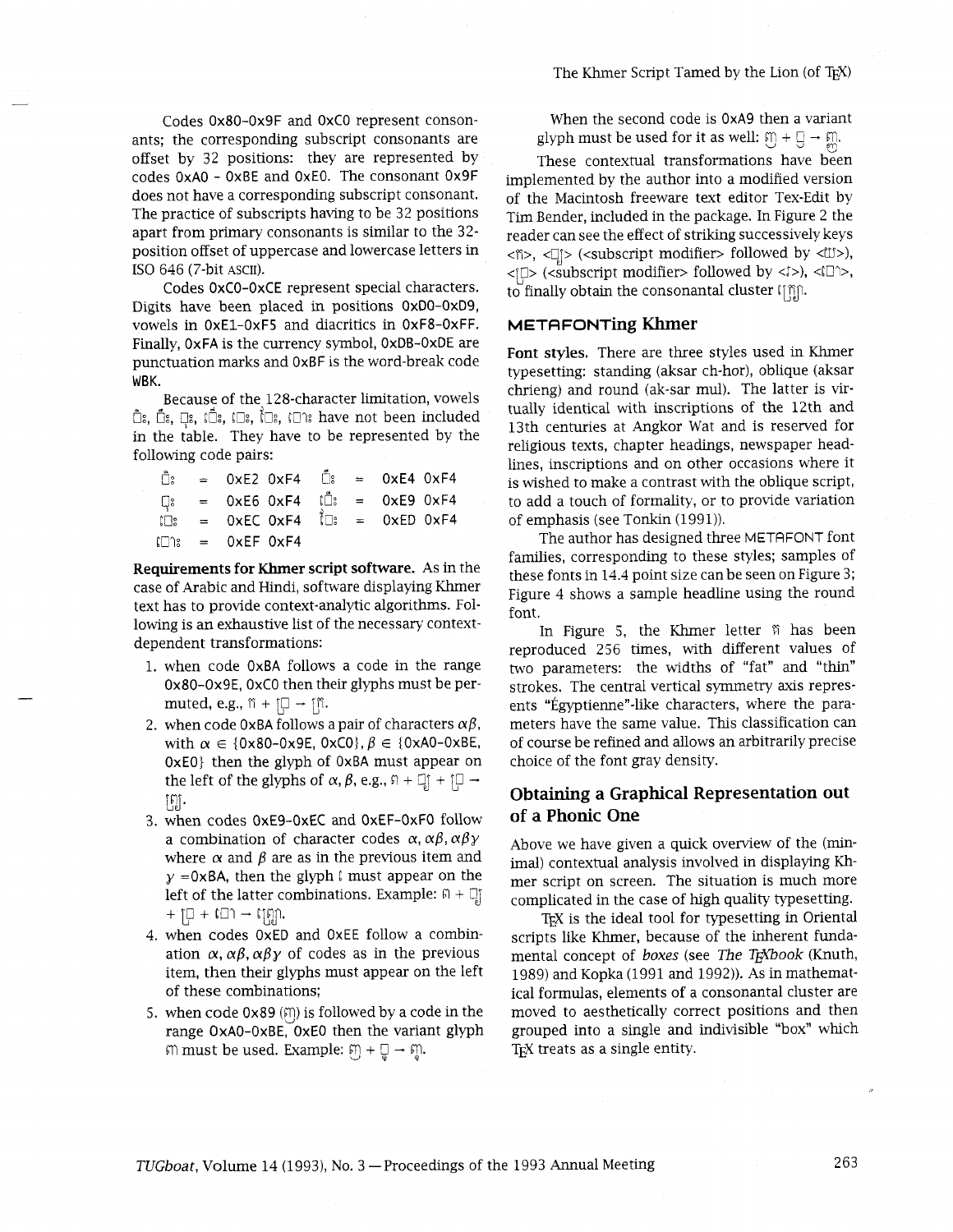

**Figure 2:** A text editor with Khmer contextual properties.

# Standing characters

នៅឆ្នាំ ១៩៦๒ ប្រទេសកម្ពុជាឭា៨ចេញមក នៅសល់តែស្បែកគឹងឆ្អឹង អំពីកាប្រេយុទ្ទង៏យូរអង្វែង គឹងដំំឃោរ ឃៅមួយ ប្រឆាំងគឺងការជិះជាន់របស់យួន គឹងសៀម ។ ការឈឺបាប់នៃប្រជាពលរដ្ឋយើង-នៅពេលនេះ គឺហ្វូសពីការគិតទៅហើយ ប៉ុន្តែពុកបស៊ូមប្រទេស គេនៅតែពុំដឹងឮ បំពោះការឈឺបាប់-ពេះទេ ។ ធំណែកខ្មែរវិញ យើងមិន មានភ្លុបសោះឡើយ ។

Oblique characters

เสโฐา์ ×๙๖๒ ruนขาพยนิกตาลงตุกุยท เสโขเบเัลใญ ทาผื้นหึ้น มั่นทางบบจุนบุมมั่น ผื้นม เบา เบายบ พูลำสึกานิยาล์เบญ่อ สึนญิษ ฯ กาณึบางสิคุทางมนิย์นิเลา-เถบเละ คืบจบก็กากลิสเจาบ้าย ผู้เลากบญิษกุผลบ เลเอาใสต์นี้ยา อัเกาะกาณบิบาบเลขจ ฯ เม็นากข้อมู่ิกา เบียอิฮ ยาลกุงเธบหรู้เบ ฯ

Round characters

**too** +I **Ee&zrslo c&s& 7J ~edoEomrh&&e&css~ 4 bc~sg's** .I **ms&a&Es~sbanss~c&cdcanscr d i%asfimrts;cdet% 2J &fr?aae&s~ecas r rcu <sup>4</sup>c~cd&)-**   $\vec{x}$ ខេញ ខំណេះគារឈឺមាន់នេះនេ ។ ដំណែកខ្មែរទិញ យើខមិន មានភ្នួនសោះឡើមេ ។

**<sup>b</sup>Figure 3:** Samples of Khmer fonts.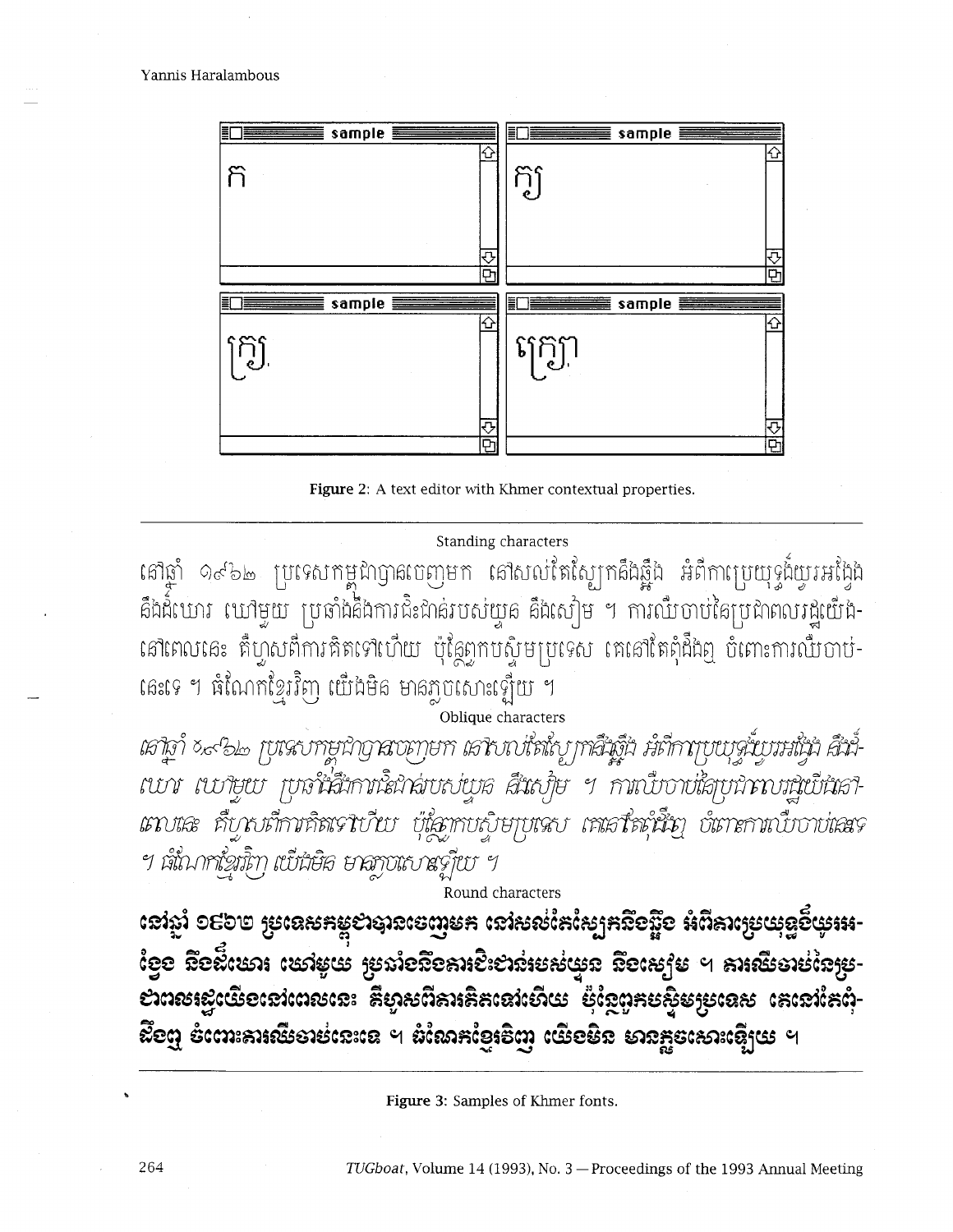Figure 4: Headline in round style.

In this section we will see how the graphical representation of a cluster is constructed, using both the preprocessor and  $Tr X<sup>1</sup>$ .

Graphical classification of Khmer cluster components. As already mentioned, there is a strong divergence between the phonic and graphical representation of a consonantal cluster: for example, if  $c = \infty$ ,  $s_1 = \Box$ ,  $s_2 = \Box$ ,  $v = \Box$ , then for the same cluster  $\lim_{x \to \infty}$ , the former representation is < $\cos 1$ >< $\sin 2$ >>> and the latter  $\langle \nu \rangle$  (left branch)> $\langle s_2 \rangle \langle c \rangle \langle s_1 \rangle \langle \nu \rangle$  (right branch)>.

A thorough study of Khmer script and traditional typography has resulted in the following classification of graphical components of a consonantal cluster:

- 1. the "left part". Four elements which are placed on the left of a consonant:  $\Box$ ,  $\Box$ ,  $\Box$ ,  $\Box$ .
- 2. the "central part". All consonants:  $\tilde{m}$ , 2...  $\tilde{m}$ . Also consonant + vowel  $\in$  { $\Box$ ,  $\Box$ ,  $\Box$ } combinations, whenever the vowel is attached to the consonant and not to a subscript:  $m$ ,  $\dot{m}$ ,  $\dot{m}$  etc. but *not*  $\hat{\mathbb{B}}$ .

The difference between "left" and "central" part is that only the latter is taken into account when determining the symmetry axis of the cluster.

3. the "movable" part. Subscripts and superscripts which are moved horizontally so that their symmetry axis coincides with the axis of the central part:  $\Box$  ...  $\Box$ , and  $\Box$ ,  $\Box$ ,  $\Box$ ,  $\Box$ ,  $\Box$ ,  $\Box$ ,  $\Box$ ,  $\Box$ , ö, ô, ô, ó, ó*.* 

<sup>1</sup> Theoretically it would be possible for T<sub>E</sub>X to graphically represent a cluster out of its phonic representation without the assistance of a preprocessor. However, this process would be too slow and memory-consuming for real-life typesetting.

4. the "right" part. Elements placed on the right of the central part, and not involved in the determination of the cluster symmetry axis. In this category we have certain subscript characters:  $\Box$  ... $\Box$  as well as selected subscript and superscript vowels and diacritical marks:  $\Box$ ,  $\Box$ , cj, *0:.* G, d, **d,** d.

The effective graphical construction of a consonantal cluster by T<sub>F</sub>X is done in the following way: the preprocessor's output replaces the phonic representation of a cluster (in the encoding described under Discussion) by a T<sub>E</sub>X macro \ccl with 5 arguments: the first is a 9-digit number representing the phonic representation of the cluster (and with the property that if  $N, N'$  are numbers representing clusters *C*, *C'* then  $C > C' \Leftrightarrow N > N'$ , where  $>$  is the collating order of clusters and  $>$  the usual ordering of integers); the remaining four correspond to the four parts of the graphical decomposition of a cluster as described above. For example,

#### **\ccl{0503115Ol}{e/r}{gA}{/k}{'}**

indicates a left part e/r ( $\lceil \ln(1) \rceil$ ), a central part gA  $(\hat{\mu})$ , a movable part /K ( $\square$ ) and a right part ' ( $\square$ ). Ths example illustrates the important fact that the symmetry axis of the central part is not necessarily the middle axis of the box containing the central part:

$$
\bigoplus_{\widehat{P_1}}^{\widehat{f}_2}
$$
 and not 
$$
\bigoplus_{\widehat{P_1}}^{\widehat{f}_2}
$$

The difference is of more than just aesthetic nature: in some cases the vertical alignment of elements of a cluster is necessary to determine the cluster itself. Take for example characters  $0 \times 89$  ( $\textcircled{1}$ ) and  $0x96$  ( $\beta$ ). When the latter is followed by a vowel GI it becomes *6n,* whch is indistinguishable from the upper part of the former: it is the lower part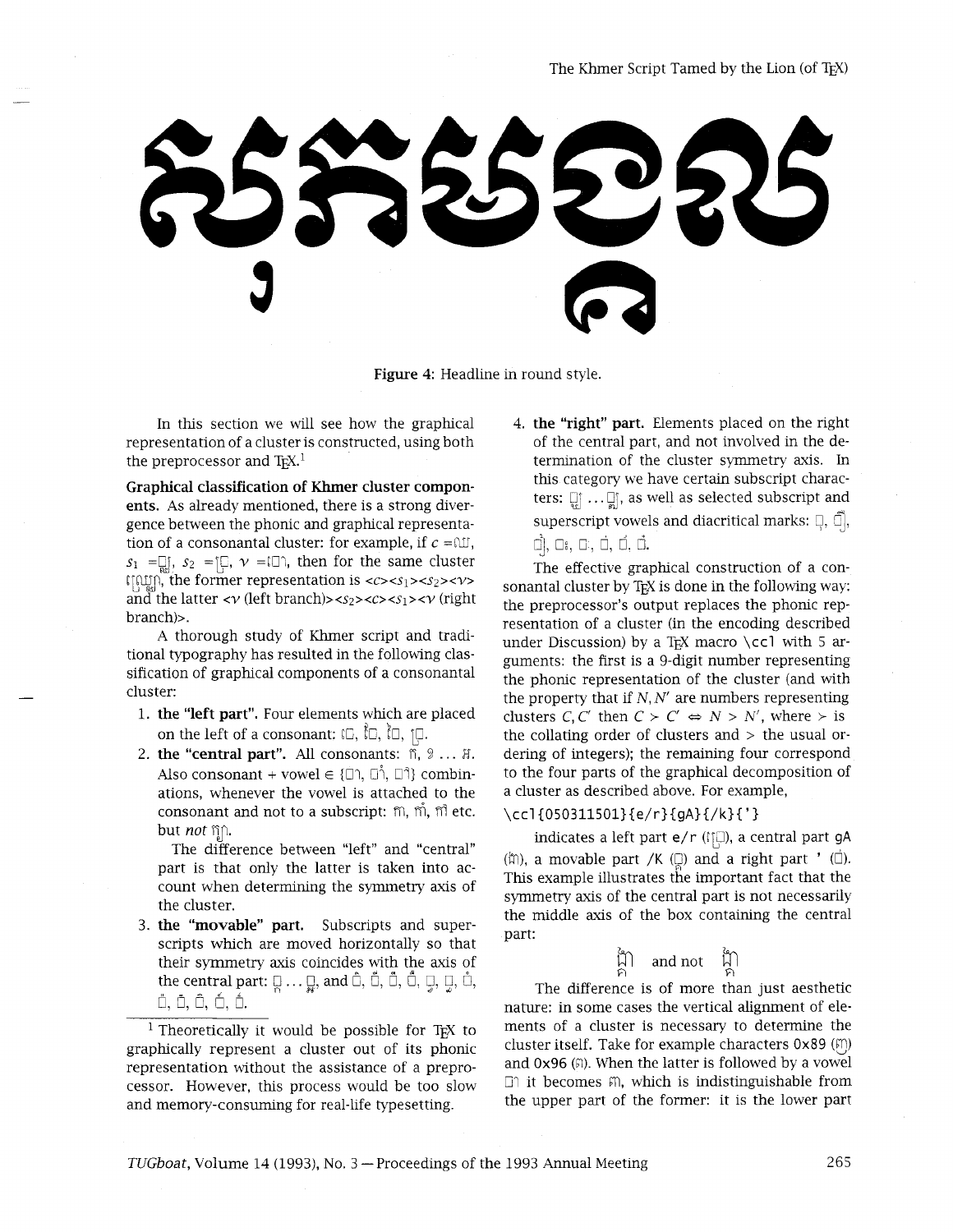

Figure 5: Test table for gray density fine-tuning of Khmer font.

*TUGboat, Volume 14 (1993), No. 3 - Proceedings of the 1993 Annual Meeting*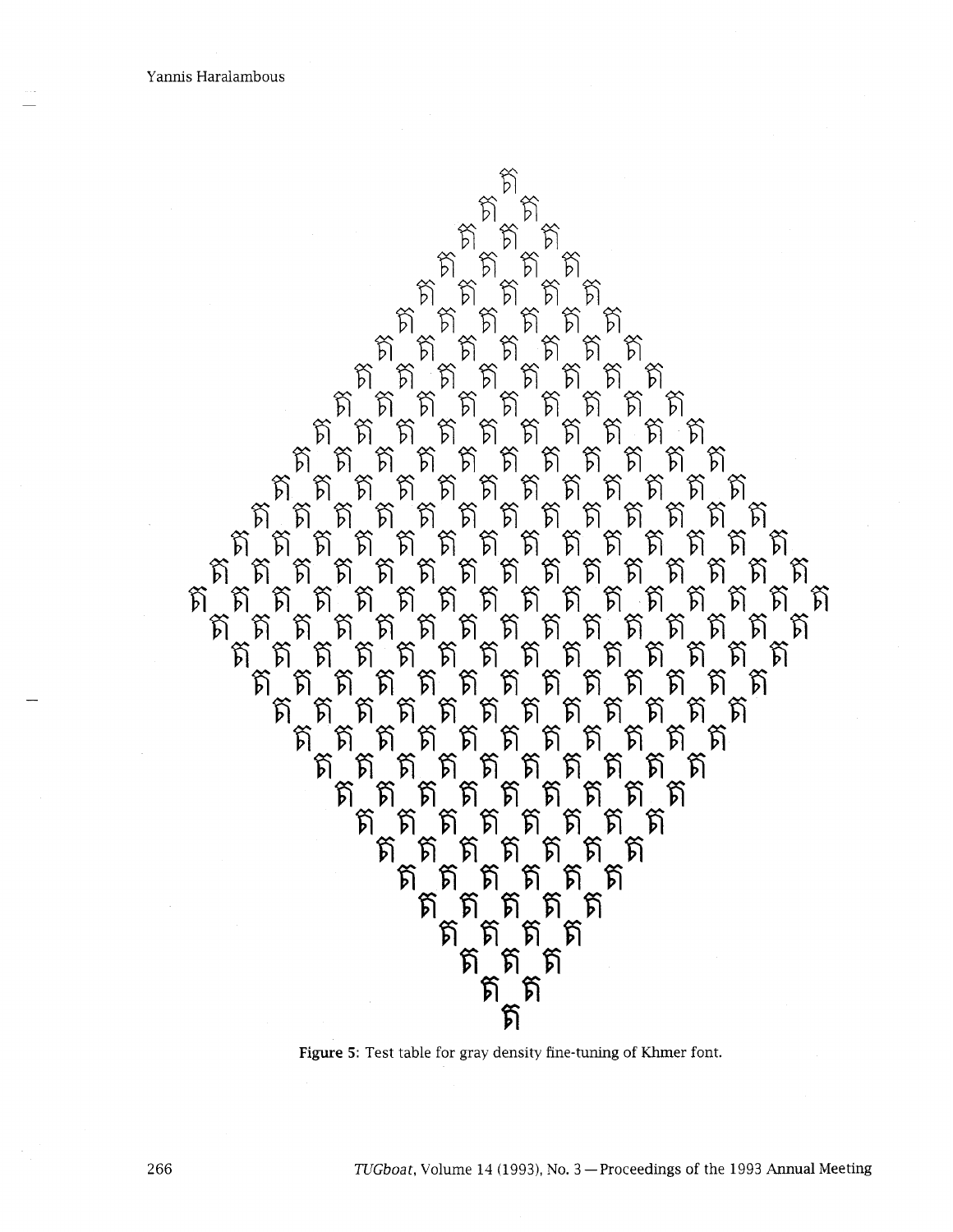$\Box$  that allows differentiation. But when both happen to carry the same subscript consonant then ths lower part vanishes. The difference will be found in the alignment of the subscript consonant: in the case of  $m$  one would have for example  $m$ , while in the case of  $m$  it would be  $m$ .

From these considerations we conclude that the symmetry axis location is a vital piece of information for every character; it depends on the shape of the individual character and *cannot* be given by a general font-independent rule.

In T<sub>EX</sub> one has several global parameters for a given font, but only 4 for every individual character of the font: width, height, depth, italic correction. The author has used the parameter "italic correction" as a carrier of the information on the symmetry axis location.

The construction mechanism is very simple: TFX typesets first the left part and the central part of the cluster; then it moves to the left, by an amount equal to the italic correction of the central part and typesets the movable part; finally it moves back to the right edge of the central part and typesets the right part of the cluster.

To simplify this mechanism, all movable elements are of zero width. The reader can see an example in Figure 6, where  $T_FX$  boxes are displayed in gray and the symmetry axis of the central part by means of a dotted line.

**Special cases and exceptions.** The mechanism of cluster construction described above fails in certain special cases. These are handled by using variant forms of graphical elements. Following is a quick description of these cases.

- 1. often two or three subscripts or superscripts are found in the same cluster. In these cases the following rules apply:
	- (a) in the case of two subscript consonants, the second being necessarily  $[\Box]$ , a deeper form of the latter is used:  $\left[\Box + \Box\right] = \left[\Box\right]$ ;
	- (b) in the case of a subscript consonant and a subscript vowel, the vowel is placed under the subscript consonant:  $\Box + \Box = \Box$ . This rule applies also for the subscript  $\check{\mathrm{con}}$ sonant  $\lim_{\omega} f : \lim_{\omega} f \to \lim_{\omega} f$
	- (c) in the case of two subscript consonants and a subscript vowel, the consonants are placed as in (a) and the vowel is placed on the right of  $\left[\frac{1}{2} \left(0 + \frac{1}{2} + \frac{1}{2}\right) = \left[\frac{1}{8}\right]\right]$ ;<br>(d) in some cases we have both a superscript
	-

vowel and a diacritical mark. The following combinations are known: பீ, பீ, பீ, பீ, பீ, Ô:

- 2. to prevent confusion between the letter U followed by vowel  $\Box$ ?, and the letter  $\Box$ , the former combination of consonant and vowel is written *g.* A variant of ths letter is used in the presence of a subscript:  $\hat{y} + \hat{y} = \hat{y}$ ;
- 3. when a cluster with  $\left[\right]$  contains vowel  $\left[\right]$  or  $\left[\right]$ , then the width of the primary consonant determines the depth of the vowel:  $6 + \vec{0} + \vec{0} =$  $[\hat{\beta}]$ , but  $\Omega \Omega + \Box \hat{\beta} + [\Box \hat{\beta}] = [\Omega \hat{\beta}]$ ;
- 4. the letter  $\frac{6}{3}$  is not supposed to carry a subscript consonant; in some rare cases, it carries sub**script 2: g**.

**Collating order.** As mentionned in the previous section, the TEX command  $\cc$ . obtained by the preprocessor, describes a cluster by means of five arguments. The last four arguments describe the cluster graphically: they correspond to the four parts of the graphical decomposition of a cluster, according to the subsection on Graphical classification of Khmer cluster components. The first argument corresponds to the phonic decomposition of the cluster; it is a 9-digit number  $N = c_1c_2s_1s_2s_3v_1v_2d_1d_2$  where

- 1.  $c_1c_2$  determines the primary consonant of the cluster:  $c_1c_2$  goes from  $01 = \hat{n}$ , to  $33 = \hat{h}$ ;
- **2. 3132** determines the (first) subscript consonant:  $s_1s_2 = 00$  if there is no subscript consonant, otherwise  $s_1 s_2$  goes from  $01 = \frac{1}{6}$ , to  $32 = \frac{1}{6}$ ;
- 3.  $s_3 = 0$  if there is no second subscript consonant, 1 if there is a second subscript  $\lbrack \mathbb{Q};$
- 4.  $v_1v_2$  determines the vowel:  $v_1v_2 = 00$  if there is no vowel, otherwise  $v_1v_2$  goes from  $01 = \Box$ <sup>2</sup>, to  $28 = 0$ :
- **5.**  $d_1d_2$  determines the diacritical mark:  $d_1d_2$  = 00 if there is no diacritic, otherwise  $d_1 d_2$  goes from  $01 = \dot{\Pi}$ , to  $08 = \dot{\Pi}$ .

A complete list of characters, alphabetically ordered, is given in the Introduction. From the rules of collating order, it follows that for clusters *C, C'* and their corresponding 9-digit numbers  $N, N'$ , we have

$$
C \succ C' \Leftrightarrow N > N'
$$

where  $>$  is the collating order of clusters. The numbers *N, N'* can be easily ordered since the collating order of clusters corresponds to their order as integers. This fact allows straightforward searching, sorting, indexing and other collating order involving operations.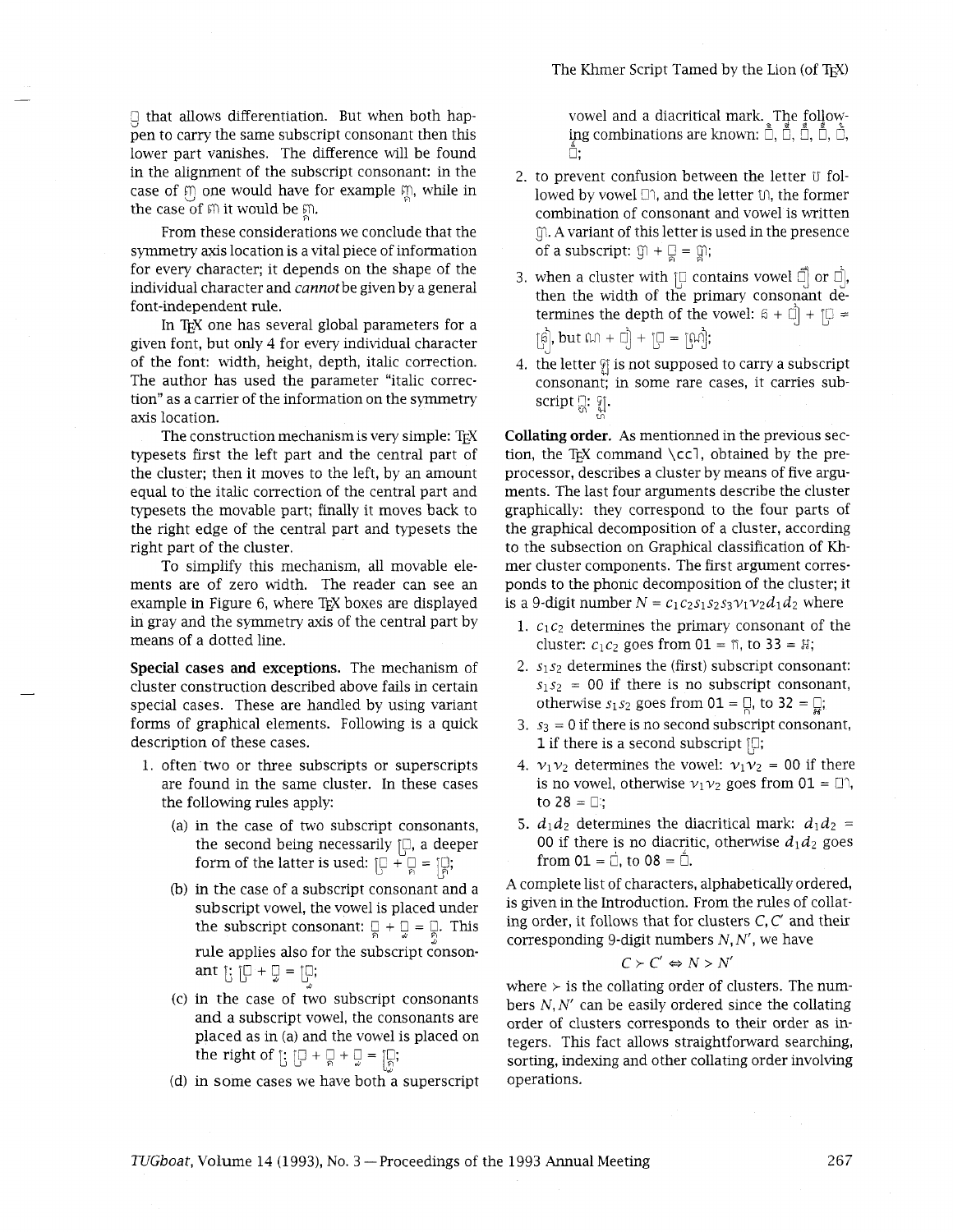Yannis Haralambous



**Figure 6:** Construction of a Khmer consonantal cluster by TEX.

# **Hyphenation and Other Preprocessor Features**

**Hyphenation.** Hyphenation of Khmer obeys a very simple rule: words are hyphenated between syllables. Unfortunately this rule can hardly be implemented by a computer since there is no algorithmic way of detecting syllables: a syllable can consist of one *or* **two** consonantal clusters.

With the help of Prof. Alain Daniel an empirical hyphenation mechanism has been developed, out of several general rules and observations. Following is<br>a first set of rules — there will be further refinement after thorough testing on bigger amounts of Khmer text.

Let *C*, *C'* be consonantal clusters. Hyphenation C-C' is possible whenever:

- 1. C' contains a vowel;
- 2. *C* contains a vowel among  $\hat{\Box}$ :,  $\hat{\Box}$ :,  $\Box$ :,  $\hat{\Box}$ :, to:, fa:, hl, ID%, a, *3,* t, Us, or one of the diacritical marks  $\Box$ .  $\Box$ :

Hyphenation is always possible before or after special characters.

T<sub>EX</sub> provides an internal hyphenation mechanism based on *hyphenation patterns.* Unfortunately this mechanism cannot be used in the case of Khmer consonantal clusters, since these are enclosed in boxes and hence cannot be considered as characters by T<sub>E</sub>X. For this reason, the hyphenation algorithm is performed by the preprocessor; whenever one of the two rules above is satisfied, the T<sub>E</sub>X macro  $\setminus$ - is included in the output. This command expands as

\def\-{\discretionary{-}{}{}}

so that a hyphen is obtained whenever a word is hyphenated. There is no algorithm yet for automatic decomposition of sentences into words: the user is asked to include WBK (word-break) codes between words inside a sentence. These codes are conver-

ted into \wbk commands by the preprocessor; \wbk expands into

#### \def\wbk{\discretionary{}{}{}}

that is: a potential hyphenation point, *without* hyphen.

**Decomposition of special characters and spelling reforms.** The special characters (codes OxC1-OxCE) are mostly historical residues and loans from other languages (Pali and Sanskrit). There have been many attempts by the Cambodian Ministry of Education to restrain their number, by eventually replacing some of them with regular consonantal clusters.

This replacement can vary from word to word. Prof. Alain Daniel has established a list of reformed words and their replacements. This list is known by the preprocessor, which will output every special character as a T<sub>F</sub>X macro with a numeric argument, indicating the potential replacement by some other special character or by a consonantal cluster. For example, according to the surrounding word,  $\frac{5}{4}$  is output as  $\a0$ ,  $\a01$ ,  $\a02$ ,  $\a03$  or  $\a04$ . If a certain boolean variable \if reformed is false then all five macros will always expand into *9.* On the other hand, if the boolean is true, then the first macro will expand into  $\hat{a}$ , the second into  $\hat{a}$ , the third into  $\hat{a}$ , the fourth into  $H$  and the fifth into  $H$ .

Following is a first list of reformed words, known by the preprocessor. The special characters and their decompositions are set in bolder type.

| វែសីល → រំអិល                     | វឥិល → វអិល                                           |
|-----------------------------------|-------------------------------------------------------|
| <b>ឥ</b> ស្ការ → <b>ឧ</b> ស្ការ   | ឦស → ឥស<br>ឦសាន → ឥសាន<br>ឦស្វរៈ → ឥស្វរៈ             |
| ឦសធរ → ឥសធរ<br>ឦស្វរ → ឥស្វរ      |                                                       |
|                                   |                                                       |
| 2ុក → អុក                         | 2្ស → អុស<br>ក្រុងក្រ <b>នី — ក្រា</b> ងក្រ <b>អោ</b> |
| ក្រ\$ → ក្រៃអៅ<br>೩៣ → <b>೩</b> ៣ | $\delta$ ជ្វី – អ្វិដ្ឋ                               |
| 2,6 → អ្ឫ                         | $2.5!$ $\rightarrow$ $25$                             |

 $\textbf{\textit{I}}% \hspace{-1pt}\textit{I} \textbf{\textit{I}}% \hspace{-1pt}\textit{I} \textbf{\textit{I}}% \hspace{-1pt}\textit{I} \textbf{\textit{I}}% \hspace{-1pt}\textit{I} \textbf{\textit{I}}% \hspace{-1pt}\textit{I} \textbf{\textit{I}}% \hspace{-1pt}\textit{I} \textbf{\textit{I}}% \hspace{-1pt}\textit{I} \textbf{\textit{I}}% \hspace{-1pt}\textit{I} \textbf{\textit{I}}% \hspace{-1pt}\textit{I} \textbf{\textit{I}}% \hspace{-1pt}\textit{I}$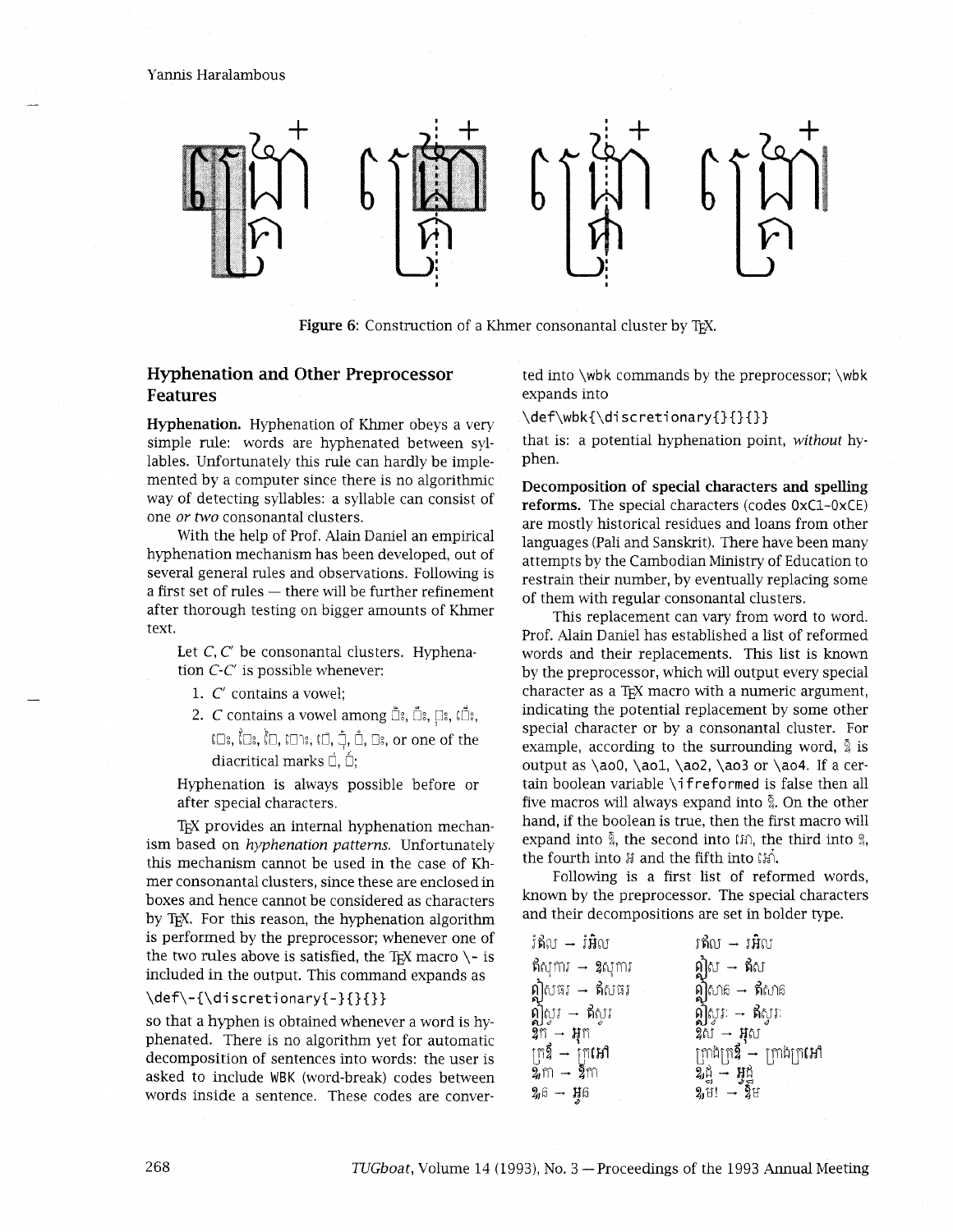| $2\mathfrak{z} \rightarrow 2\mathfrak{z}$      |                                                             |
|------------------------------------------------|-------------------------------------------------------------|
| $\mathfrak{y}\hspace{0.1em}$ – រឺ              | 2,្ទ → 2ិ្ទ<br>សំឫ្ទ → សំរឹទ្ធី                             |
| រំ <b>ព្</b> ក — រំលឹក                         | រឭក → រលីក                                                  |
| ឮ → លំ៎                                        | $\mathfrak{g}$ ជ័យ $\boldsymbol{\mathord{\text{--}}}$ លឺជ័យ |
| $\mathfrak{g}$ ង — លំដោ                        | $\mathfrak{g}$ លាន់ $\rightarrow$ <b>លិ</b> លាន់            |
| $\mathfrak{g}$ សាយ $\rightarrow$ <b>លិ</b> សាយ | <b>ឭ</b> រាវ៌ណ → <b>អៃ</b> រាវ៌ណ                            |
| ព្ទ! → ងៃ!                                     | $\mathfrak{g}$ ក- → អៃក-                                    |
| $\mathfrak{g}$ ក្យ- $\rightarrow$ អៃក្ប-       | <b>ឭ</b> រាវិត → <b>អៃ</b> រាវិត                            |
| <b>ឮ</b> ស្ងរ → <b>អៃ</b> ស្ងរ                 | <b>បិ</b> ហ្ស័ – <b>អៃ</b> ហ្ស័                             |
| ប្រឹ9ិ្និង → ប្រវែអាង<br>លំ9ិន → លំអោន         | វ9្វិក – រអោក                                               |
|                                                | សំ2ិ្ត → សំ <b>អោ</b> ក                                     |
| 9ิเัง → 9เัง                                   | វិ! → វេវា                                                  |
| $\frac{1}{2}$ ដំឡេង $\rightarrow$ អោងឡាង       | 9្គា → អង្កា                                                |
| <b>ឱ្</b> ពួសគំ → <b>ឧ</b> ព្ជសគំ              | ខ្ទិត → អោត                                                 |
| $\delta$ ឡាន $\rightarrow$ $\delta$ ឡាន        | $\overline{2}$ បព្វាតិក $\rightarrow$ $2$ បព្វាតិក          |
| ឱ្វរៃ → ខ្វរៃ<br>ខ្លឹ → អៅ!                    | <b>2ិ</b> សហ៍ → <b>2</b> សហ៍                                |
|                                                | 9ีGñ → 9Gñ                                                  |

# **Shortcomings and Plans for Further Development**

The system presented in this paper allows high quality Khmer typesetting. It is the first Khmer typesetting system resolving problems such as text input in phonic order, positioning of subscripts and superscripts, optical scaling, hyphenation and replacement of special characters.

Nevertheless the graphical cluster-construction algorithm as described in this paper has certain flaws; a few examples:

- if a consonant with subscript consonant carries the  $\Box$  vowel, then the latter should be justified at the right edge of the *subscript,* which is not necessarily aligned with the right edge of the consonant. For example, in the (hypothetical) cluster  $\frac{3}{800}$  the  $\Box$  is badly positioned;
- take a narrow letter (like 6, **f)** which carries a large subscript (like <sup>2</sup>) or <sup>1</sup><sup>2</sup>) and suppose you are at the line boundary (either left or right); then contrary to the normal use of subscripts, it is the subscript which should serve for line justification, and not the consonant.

These problems cannot be solved using the current mechanism (in which TEX considers that all subscripts and superscripts are of zero width). It could be possible to use subscripts with non-zero width, but (a) this would slow the process down, and  $(b)$ it wouldn't solve the problem of the line boundary, since we are asking for contradicting properties: inside a sentence subscripts should not interfere in determining the distance between clusters, while at the line's boundary they should.<sup>2</sup> Furthermore, one could imagine a sentence ending with  $\hat{j}$  and the next sentence starting with  $\delta$ . The blank space inbetween is hardly sufficient to prevent clusters from overlapping.. . visually the beginning of the sentence is lost.

Corrections to these problems can be done manually (after all these problems occur very rarely). But a much more natural and global solution would be to treat consonantal clusters as individual codes in a 16-bit encoding scheme. As mentioned in the introduction, only 2,821 clusters (out of 535,000 theoretical possibilities) have been detected in the fairly complete dictionary of Prof. Main Daniel, so a 16-bit table would be more than sufficient to cover them.

Text input could still be done using the 8-bit encoding of Section 1; the preprocessor would then convert the 8-bit description of consonantal clusters into their codes in the 16-bit table (or by their explicit construction, if for any reason they are not included in the table). This approach is similar to Kanji construction out of Kana characters in Japanese, or to Hangoul construction out of elementary strokes in Korean.

An extended version of  $T_{F}X$  -which according to D.E. Knuth's directives should not be called TrX anymore- would then perform real kerning and hyphenation, since in this case consonantal clusters would be treated by T<sub>F</sub>X as *letters*. Work in the direction of an extended T<sub>EX</sub> is currently being done by Philip  $Taylor<sup>3</sup>$  and his team (NTS project), and by John Plaice<sup>4</sup> ( $\Omega$  project)<sup>5</sup>

 $2$  Unfortunately, in TEX there is no such thing as an \everyline command.

<sup>3</sup> Royal Holloway College (UK)

<sup>4</sup> Université Laval (Canada)

 $<sup>5</sup>$  It should be mentioned that the Japanese T<sub>EX</sub></sup> Users Group, and the ASCII Corporation, Kanawasakishi Kanagawa, Japan, have developed and released 16-bit versions of T<sub>F</sub>X. Unfortunately, these are not "real" 16-bit TFXs (and hence inefficient for 16-bit Khmer), because they allow only 256 different character widths (it happens that Japanese Kanji, just like Chinese characters, have all the same width) and  $256<sup>2</sup>$  kerning pairs or ligatures. True 16-bit T<sub>EX</sub> should allow  $256^2 = 65,536$  character widths, and  $65,536^2 = 4,294,967,296$  kerning pairs or ligatures. Also 16-bit hyphenation patterns should be possible. Besides Khmer, such an extended TFX version would be extremely useful for ligatured Arabic Naskhi, Urdu Nastaliq, Hebrew with cantillation marks, and other scripts with "advanced typographical requirements".

*TUGboat, Volume 14 (1993), No. 3 – Proceedings of the 1993 Annual Meeting*